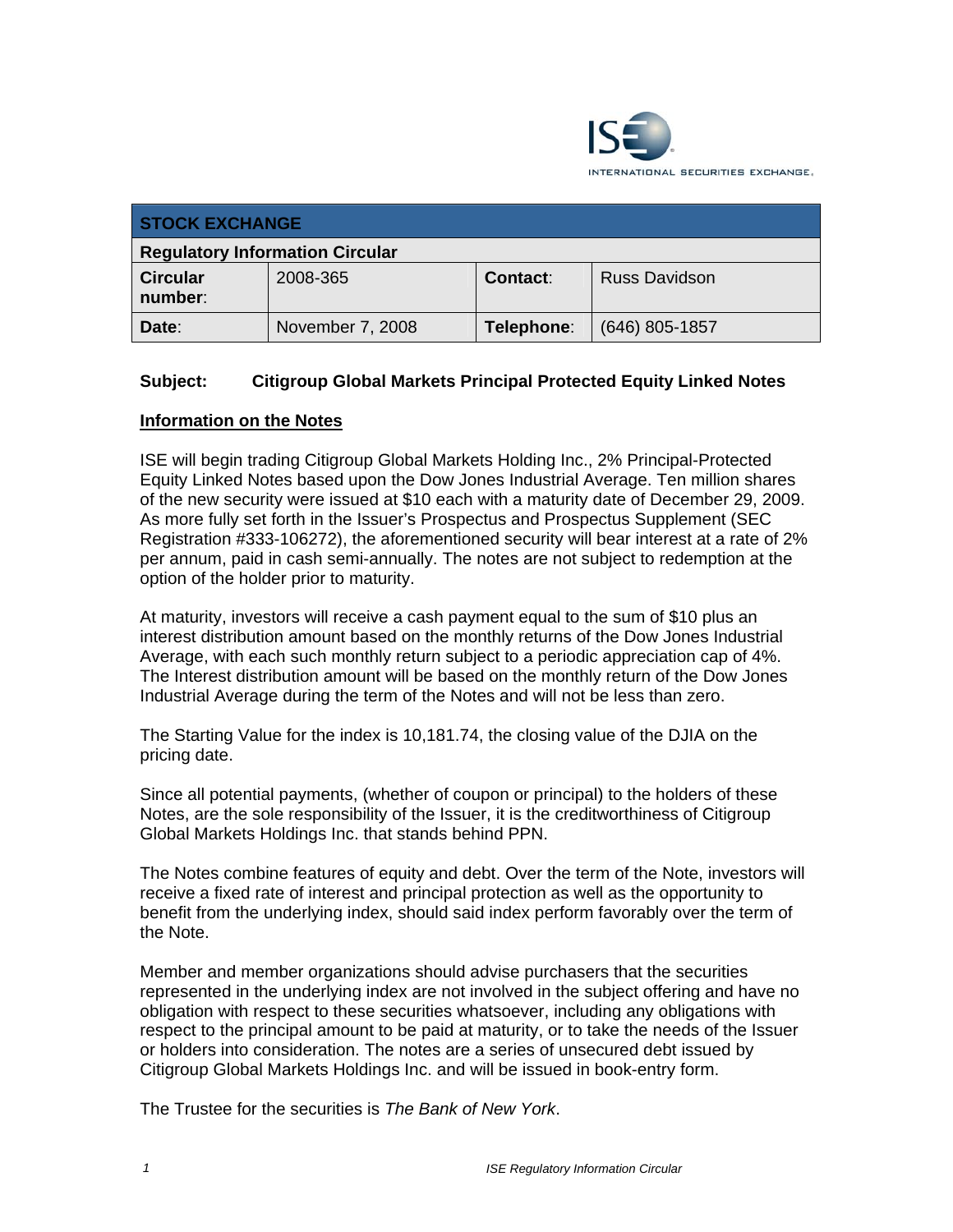The market value of PPN will depend substantially on the value of the Dow Jones Industrial Average. Other factors that will likely affect the trading value of PPN are changes in interest rates, volatility of the Index, time remaining to maturity, the credit rating of the Issuer and dividend yields on the stocks comprising the Index.

Information concerning taxation may be found in the Prospectus.

The notes will be quoted and trade as an equity issue in round lots of 100, and will trade "flat" without accrued interest.

Trading in the shares on ISE is on a UTP basis and is subject to ISE equity trading rules. The shares will trade from 8:00 a.m. until 5:00 p.m. Eastern Time. Equity Electronic Access Members ("Equity EAMs") trading the shares during the Extended Market Sessions are exposed to the risk of the lack of the calculation or dissemination of underlying index value or intraday indicative value ("IIV"). For certain derivative securities products, an updated underlying index value or IIV may not be calculated or publicly disseminated in the Extended Market hours. Since the underlying index value and IIV are not calculated or widely disseminated during Extended Market hours, an investor who is unable to calculate implied values for certain derivative securities products during Extended Market hours may be at a disadvantage to market professionals.

Equity EAMs also should review NASD Notice to Members 03-71 for guidance on trading these products. The Notice reminds members of their obligations to: (1) conduct adequate due diligence to understand the features of the product; (2) perform a reasonable-basis suitability analysis; (3) perform customer-specific suitability analysis in connection with any recommended transactions; (4) provide a balanced disclosure of both the risks and rewards associated with the particular product, especially when selling to retail investors; (5) implement appropriate internal controls; and (6) train registered persons regarding the features, risk and suitability of these products.

**This Regulatory Information Circular is not a statutory Prospectus. Equity EAMs should consult the Trust's Registration Statement, SAI, Prospectus and the Fund's website for relevant information.**